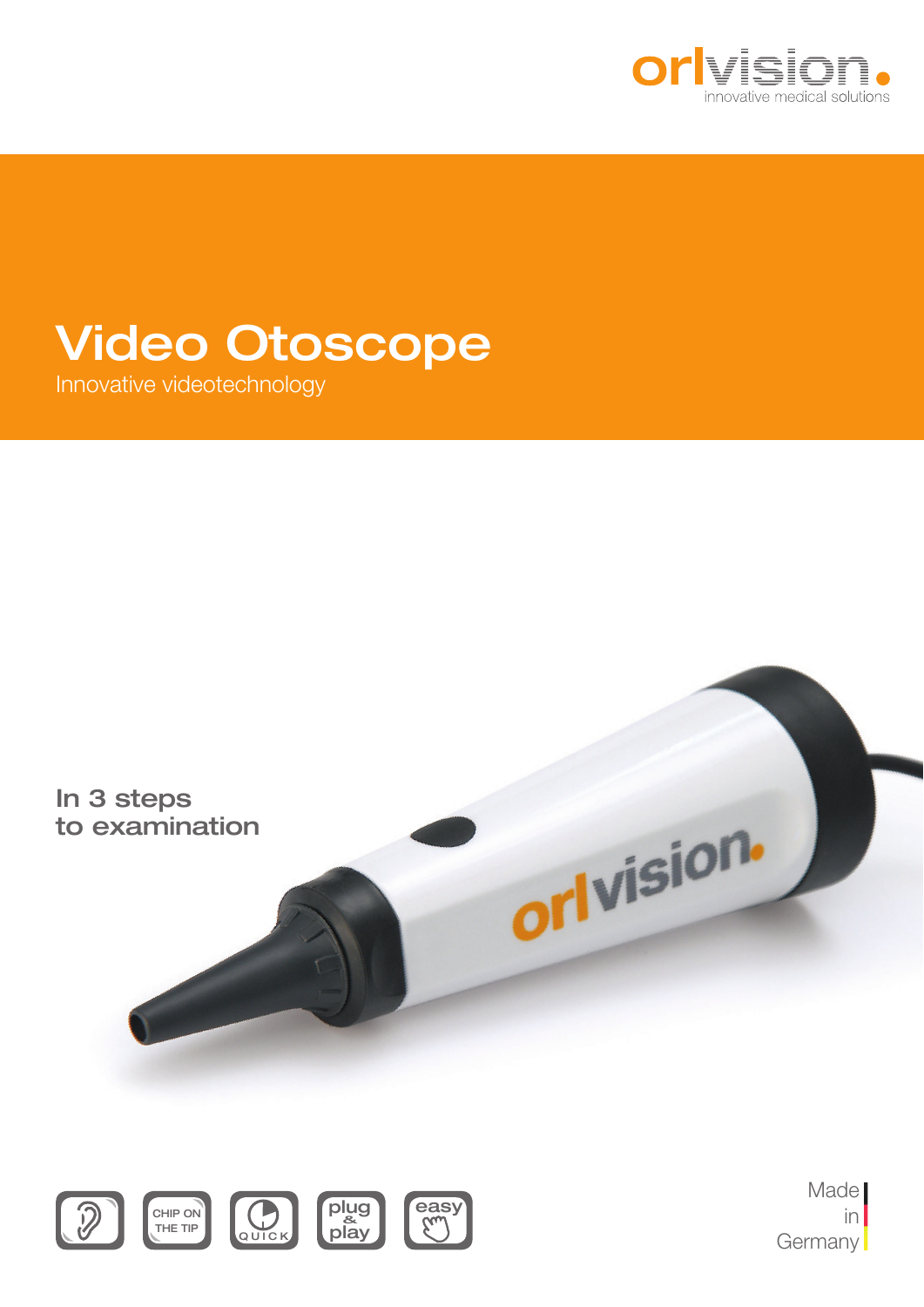wall-mount

Individual consultation of every customer is crucial for his understanding in your expertise and capacity. Due to the "participation view" on a monitor facilitates the dialog with the patient, supports you in the effective customer service, strengthens the business confidence and contributes to a higher customer satisfaction and customer loyalty.

#### Innovative Design

The video otoscope OX1 was developed especially for the visual examination of the auricle, the outer auditory canal and the eardrum. The OX1 is very easy to install, quickly comprehensive and easy to operate.

#### Easy Documentation

In addition is the OX1 the ideal tool for an efficient training of your staff for fitting hearing aids as well as the insertion and removing the hearing aid.

The intuitive software '"orlcam-app" allows a professional documentation of the findings. The software is easy to install and is compatible from Microsoft Windows 2000. A push on the button and the Video Otoscope OX1 delivers images and video data for the integration into the NOAH software system.

#### Optimal image display

The images and videos are processed with the USB 2.0 connector from the PC or laptop. The images can also be displayed on a medical monitor.

#### Time saving training

#### Clever combined

The OX1 unites modern technology with a mobile product. The precise optics, the bright LED illumination and the professional camera electronics of the video otoscope are perfectly harmonized. This results in clear images with natural color quality for precise diagnostics.

#### Mobile and versatile

The stand of the video otoscope can either be used on the desktop or as a wall-mount device. The power supply comes from the USB 2.0 connector. This is ideal for mobile applications such as home visits. The optional soft shell transportation case will protect the otoscope.

#### Proper hygienic

Disposable ear funnel with different diameters guarantee hygienic proper visual surveys.

# Only 3 Steps

#### **Seeing creates Confidence**

Display and documentation with orlCam app –software







# Simply. Quickly. Seeing.



stand alone